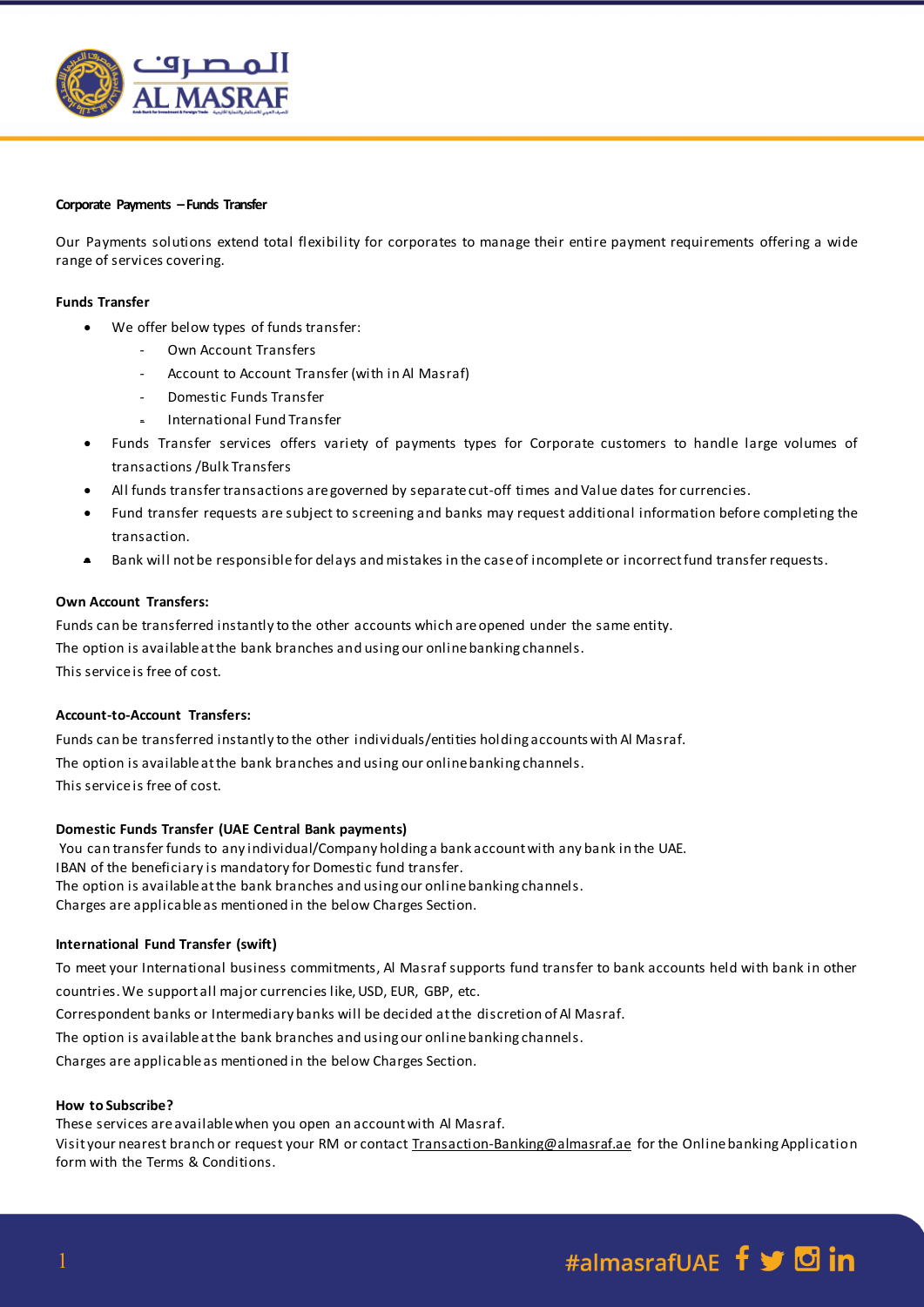

# **Cut- Off Times**\*:

| Currency                                            | Cut-off time | <b>Value Date</b> | <b>Holidays</b>   |
|-----------------------------------------------------|--------------|-------------------|-------------------|
| <b>AED</b>                                          | 05:00 PM     | Same Day          | Sunday            |
| <b>SAR</b>                                          | 02:30 PM     | Next Business Day | Friday & Saturday |
| BHD, KWD, OMR & JOD                                 | 02:30 PM     | Next Business Day | Friday & Saturday |
| <b>OTHER</b><br>ALL<br>FOREIGN<br><b>CURRENCIES</b> | 02:30 PM     | Next Business Day | Saturday & Sunday |

**\* Cut off times, Value Dates and Holidays are subject to change as per guidelines from UAE Central Bank especially during the Holy month of Ramadan.**

#### **Charges:**

|                                                 | <b>Corporate Banking</b> |               | <b>Commercial Banking</b> |               |
|-------------------------------------------------|--------------------------|---------------|---------------------------|---------------|
| <b>Payment Types</b>                            | Manual                   | Online        | Manual                    | Online        |
| Own Account Transfers                           | Free                     | Free          | Free                      | Free          |
| Account to Account Transfers (Within Al Masraf) | Free                     | Free          | Free                      | Free          |
| Domestic Fund Transfer                          | <b>AED 50</b>            | <b>AED 25</b> | <b>AED 50</b>             | <b>AED 25</b> |
| International Transfer                          | <b>AED 80</b>            | <b>AED 40</b> | AED 100                   | <b>AED 50</b> |

You may be offered the choice of bundled package which includes Online Banking, Domestic Fund transfers and WPS included for a fixed monthly cost.

Please visi[t https://almasraf.ae/pdf/Schedule\\_of\\_Charges\\_Corporate\\_Banking.pdf](https://almasraf.ae/pdf/Schedule_of_Charges_Corporate_Banking.pdf) for full set of charges.

### **Further queries and/or clarifications**

For more info about these products/services please send us an email to **info@almasraf.ae** or call **600 52 9999**

**Warning:** It is the responsibility of the Corporate to provide accurate information to the bank for processing the payments accurately. In case of incorrect or incomplete information, there are chances for delays or rejection of payments from the Central Bank, Beneficiary Bank, Correspondent Bank or Al Masraf.

Access will be provided as per signed application forms. It is the customer responsibility to inform the Bank immediately of any changes in the users' access.

Bank has the right to hold the transaction in case of additional requirements / information is required. In addition, Bank is closed on Sunday and any public holidays as per Central Bank of UAE.

#### Declaration

Customer hereby agrees to the above conditions and declares to the below by signing this Key Fact Statement (KFS):

- Customer acknowledges to have received and understood the Al Masraf General Banking Terms and Conditions, Online Banking Terms & Conditions as well as the Key Facts Statement pertaining to this account (plea se visit www.almasraf.ae for Al Masraf General Terms & Conditions)
- Customer acknowledges that the Bank reserves the right to modify the services offered and the Terms & Conditions of the Account at any time at its sole discretion by providing 60 days written notice to the Customer.
- This document reflects product-specific Terms and Conditions governing the Online Banking Channel and is in addition to Al Masraf General Banking Terms and Conditions for Accounts and Online Banking Channels. If a specific Term or